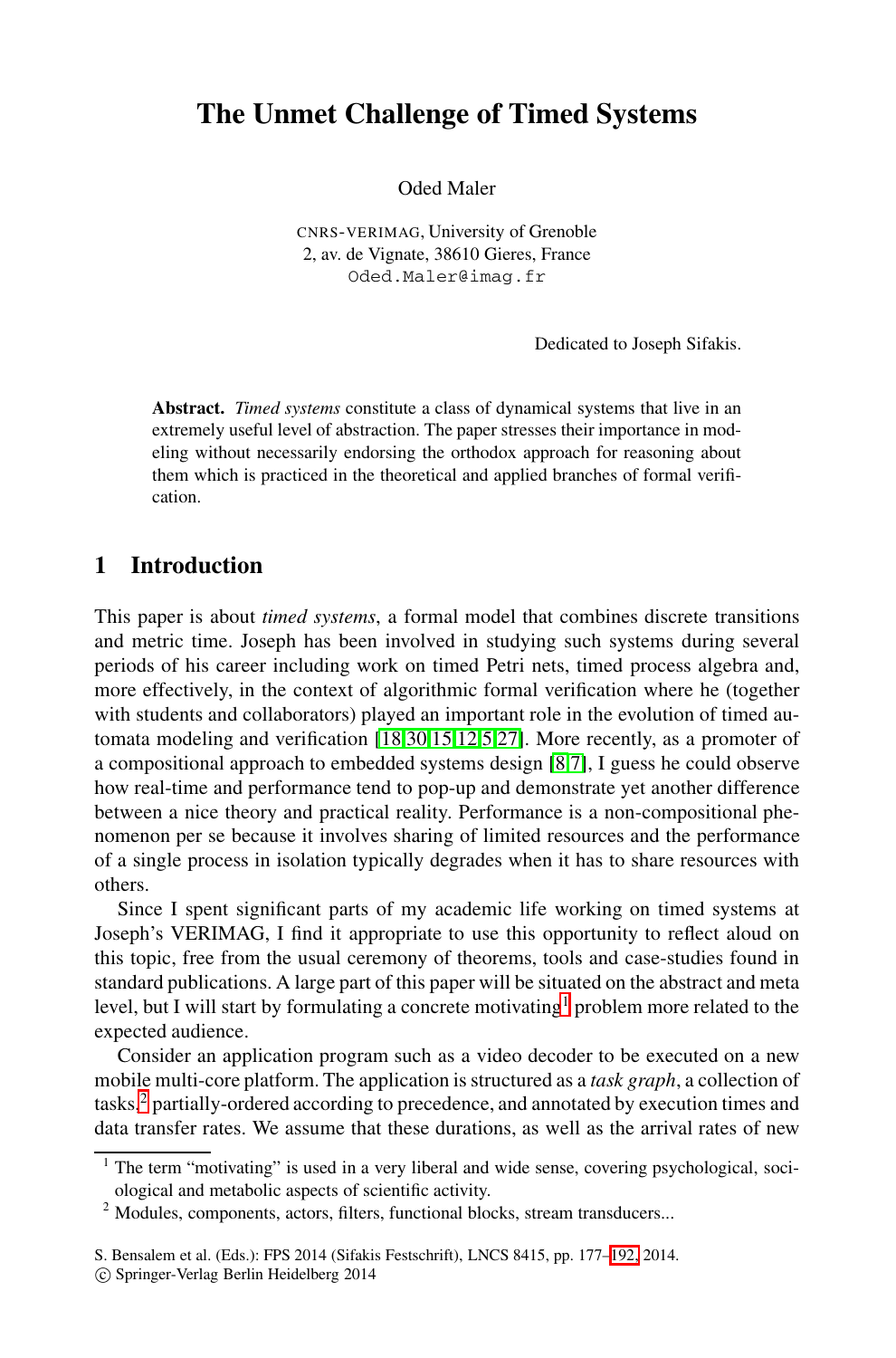jobs to execute, admit some *bounded uncertainty* which can be due to different factors ranging from variability in the type of image frames and the workload of the platform, down to the possibility that the software and/or hardware are still in the design stage. Executing the program on the architecture, in addition to the usual compilation chain, involves other orchestration decisions for which we use the collective term *deployment*: how to map tasks to processors, how to schedule them, how to allocate buffers and communication channels and how to transfer data among processors. All these questions involve non-trivial combinatorial problems and bad choices can have far reaching effects on performance to the point of making the difference between the feasible and the infeasible. Forcing application programmers to occupy themselves with these issues is like returning to the stone age of computing, undoing the impressive progress made over the years by isolating programmers from more and more low-level implementation details. Hence it is urgent to provide computer-aided support for multi-core deployment. Timed systems provide, in principle, the conceptual and mathematical foundations for evaluating, comparing and optimizing such deployment decisions.

The message of this paper can be summarized as follows. Models of timed systems are extremely important as they represent a level of abstraction which is used, explicitly or implicitly, in almost any domain of engineering and everyday life. In particular, timed models have a significant potential contribution to performance analysis and optimization for all sorts of systems. Unfortunately, sociological and cultural factors, both in academia and industry, as well as genuine complexity problems, prevent this potential from being fully realized.

The rest of the paper is organized as follows. Section 2 presents the timed level of abstraction and demonstrates how it can be used in modeling. Timed automata are introduced in Section 3 along with their non-scalable orthodox analysis in the tradition of formal verification and various attempts to make it scale up. Section 4 recounts some recent encounters with practice and provides retrospective reflections on timed and untimed verification without a decisive punch line. Anecdotes and strong opinions, not always well-founded, are i[nt](#page-1-0)erleaved in the text and should not be taken too seriously and certainly not offensively.

# <span id="page-1-0"></span>**2 The Timed Level of Abstraction**

It is a common knowledge that phenomena can be modeled at different levels of abstraction or granularity. Lower levels are more detailed, zoomed at more elementary entities and are supposed to be closer to *deep reality*. <sup>3</sup> I will start by discussing abstractions based on *aggregation* which are more common in Physics and its Applied Mathematics (and also in macro Economics) and then move to other types of abstractions, more relevant to our concerns.

The prime example of aggregation-type abstraction is found in Statistical Physics where the underlying detailed micro model consists of a huge number of particles whose respective momenta are aggregated and abstracted into coarse-grained macro entities such as temperature. The derivation of the macro model from the micro-level rules

 $3$  This is at least what reductionists (physicists, molecular biologists and even humble programmers) want us to believe.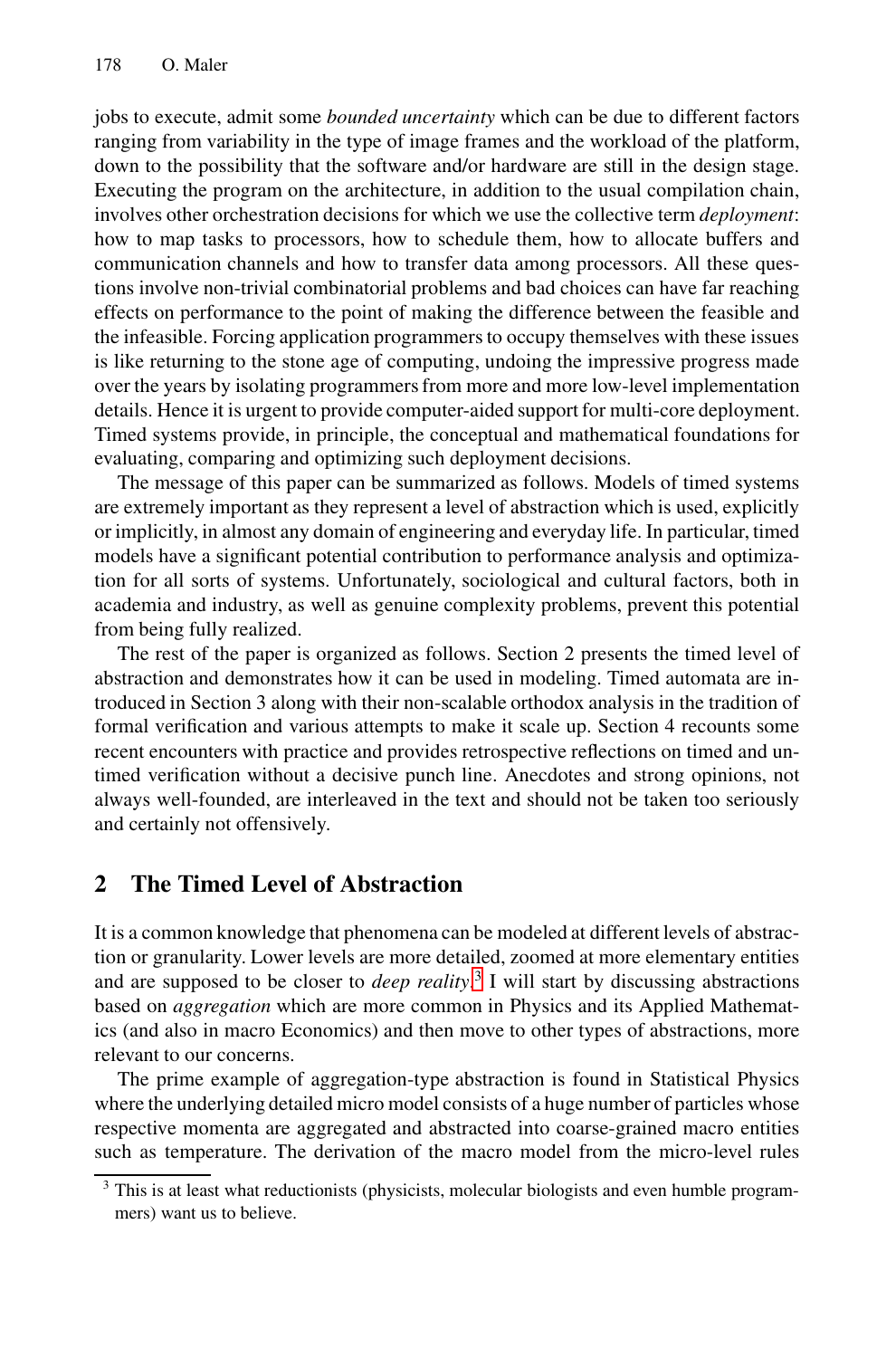often exists only in principle. My favorite example4 is the *module of elasticity* which indicates the resistance of a beam to different loads and serves for reasoning about building stability. This characterization is inferred from macro level experiments on beams made of various materials and is *not* derived from a detailed model of zillions of interacting molecules.

When models are more detailed, you have to deal with more state variables and this raises two main problems. In the interface between the real world and the model you face the problem of observation/measurement: you need to keep track of many particles in order to identify the system dynamics and also to measure initial conditions if you want to use the model to predict the future. Even if this scientific model building an[d m](#page-15-3)easurement problems are somehow miraculously solved and you have a model, you still have a problem in the virtual world of ideas and numbers because it takes much more effort to do *computations* with the model. This difficulty applies both to the (increasingly more rare) cases where you can apply analytic/symbolic methods, as well as to the modern way to reason about complex systems, namely, *simulation*. This computational difficulty applies even more to *algorithmic verification*, also known as *model-checking*, which is essentially a kind of extended muscular form of simulation, augmented sometimes with a more expressive temporal language for evaluating and classifying behaviors [22].

Another type of abstraction, perhaps more familiar to people from our close domains, is *model reduction* which eliminates some variables and simplifies the dynamics but remains within the same order of magnitude in terms o[f th](#page-15-4)[e n](#page-2-0)umber of variables. Such reductions are common in the treatment of models of continuous dynamical systems defined by ordinary differential equations (ODE) in Control and related engineering disciplines but also in discrete models where some variables are hidden. The formal relationship between the original and reduced models is based on the projection of the behaviors of both systems on common observable variables. For ODE models, the reduced system should produce behaviors (trajectories) which are *close* to the detailed one in some metric. In the Computer Science tradition, projecting away variables renders the system non-deterministic in a set-theoretic sense, first introduced in  $[26]$ <sup>5</sup> Hence the abstract system may have several behaviors emanating from the same initial state and the relation between the two levels is typically a *conservative approximation*: the set of behaviors of the abstract model is a superset of those of the concrete system.

<span id="page-2-0"></span>In the compilation of high-level programs into machine code the relation between different levels is based on a combination of variable hiding and a change in the time scale. A program instruction which is consi[der](#page-15-5)ed atomic at high-level corresponds to a more detailed sequence of primitive instructions involving addressing and registers which are hidden from the high-level models. Proceeding downward, each of the machine code instructions is refined into a collection micro-code hardware transactions and so on. Going upwards, pieces of program code are grouped into *procedures* that can be used, in their turn, as atomic instructions. It is worth noting that software and

<sup>4</sup> Dedicated to my father, Ephraim Maler, a construction engineer.

 $5$  The adaptation to continuous and hybrid systems is elaborated in [23] where such systems are referred to as *under-determined* to avoid the term *non-deterministic* which is already overloaded with connotations.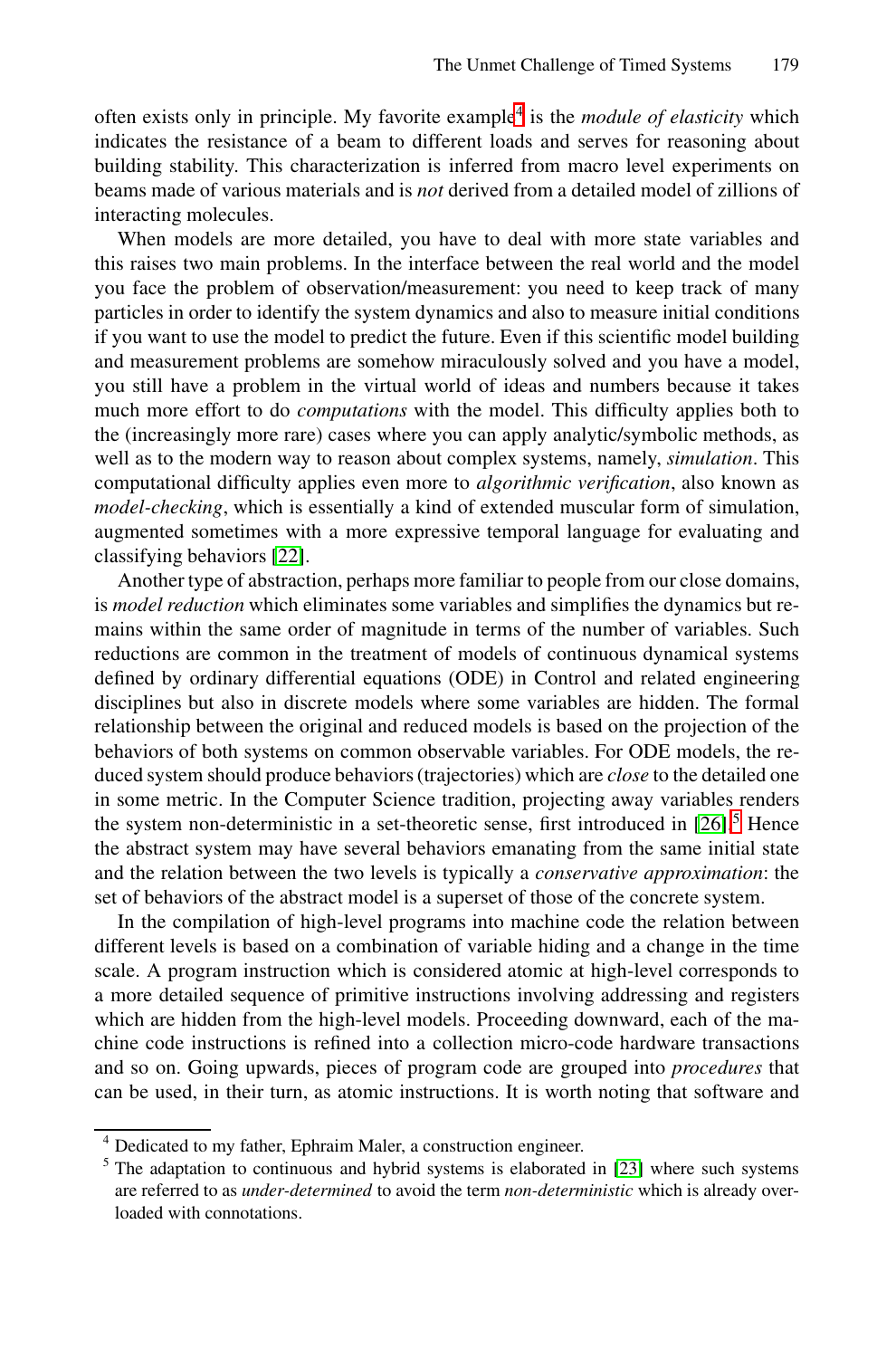digital hardware are remarkably exceptional in the sense of having a *formal equivalence* between so many levels. This is due to the aphysical (and sequential) nature of computational models, the underlying hardware infra-structure and the fact that we deal here with man-made artifacts rather than mother nature.

Finally there is a class of abstractions which transform a systems defined over realvalued numerical variables into a discrete-event system where ranges of continuous variables are quantized into abstract states. Two of the concrete examples given below in order to introduce the idea [of](#page-4-0) timed systems are based on such a quantization while the third is taken from the software domain.

**Example 1: Transistors and Gates.** At a lower-level a logical gate, say inverter, is an electrical circuit composed of transistors whose voltage at the output port responds to the voltage in its input. Its behavior is a signal, a trajectory of a continuous dynamical system which [has](#page-4-0) two stable states around voltages  $v_0$  and  $v_1$ . At the abstract Boolean level we say that when the input goes down, the gate becomes excited and takes an observable transition from 0 to 1 as shown in Fig. 1-(a).

**Example 2: Coming to Grenoble.** Suppose you come to Grenoble from your hometown by airplane via Lyon airport. A low-level description can be given in terms of the trajectory of your center of mass on the spatial Earth coordinates. At a higher level you can describe it verbally as a sequence of events: fly to Lyon then wait for the bus that will take you to Grenoble, see Fig. 1-(b).

**Example 3: Software.** At a lower level we have piece of code, an algorithm that transforms some input t[o](#page-3-0) some output using instructions that run on some hardware platform. At a higher level of description we say that we process [an](#page-3-1) image frame, e.g. decode or filter it (Fig.  $1-(c)$ ).

<span id="page-3-1"></span><span id="page-3-0"></span>From the more abstract discrete point of view, in all these cases you have some kind of a (concrete, physical) process that you do not care too much about its *intermediate* states.The important thing is that at the end of the process you will be in Grenoble, the gate will switch properly from 0 to 1 according to Boole-Shannon rules and the image will be decoded. This is the essence of functional reasoning. But you cannot get rid completely of the underlying Physics.<sup>6</sup> In order to determine the clock rate that your computer can use, you need to know *how long* it takes to switch from 0 to 1. <sup>7</sup> To watch some stupid video on your smart phone you do care about the *execution time* of your decoding algorithm. To come on time to a conference you need to know the *duration* of the flight. The purely discrete automaton model does not distinguish between flying from Paris and flying from San Francisco: the flight is modeled simply as an abstract sequence of transitions: take-off  $\rightarrow$  fly  $\rightarrow$  land.

The timed level of abstraction offers a *compromise* between these two extremes, the fully continuous and the purely discrete. To understand what is going on, let us look closer at the nature of the discrete models and their relationships with the underlying continuous process. Such models observe the continuous variables through

 $6$  The term "physics" is used here in a very loose sense as denoting all those quantitative things that preceded the abstract computer.

<sup>7</sup> In the development of digital circuits there is a phase called *timing closure* where these considerations, neglected in preceding design stages, are considered.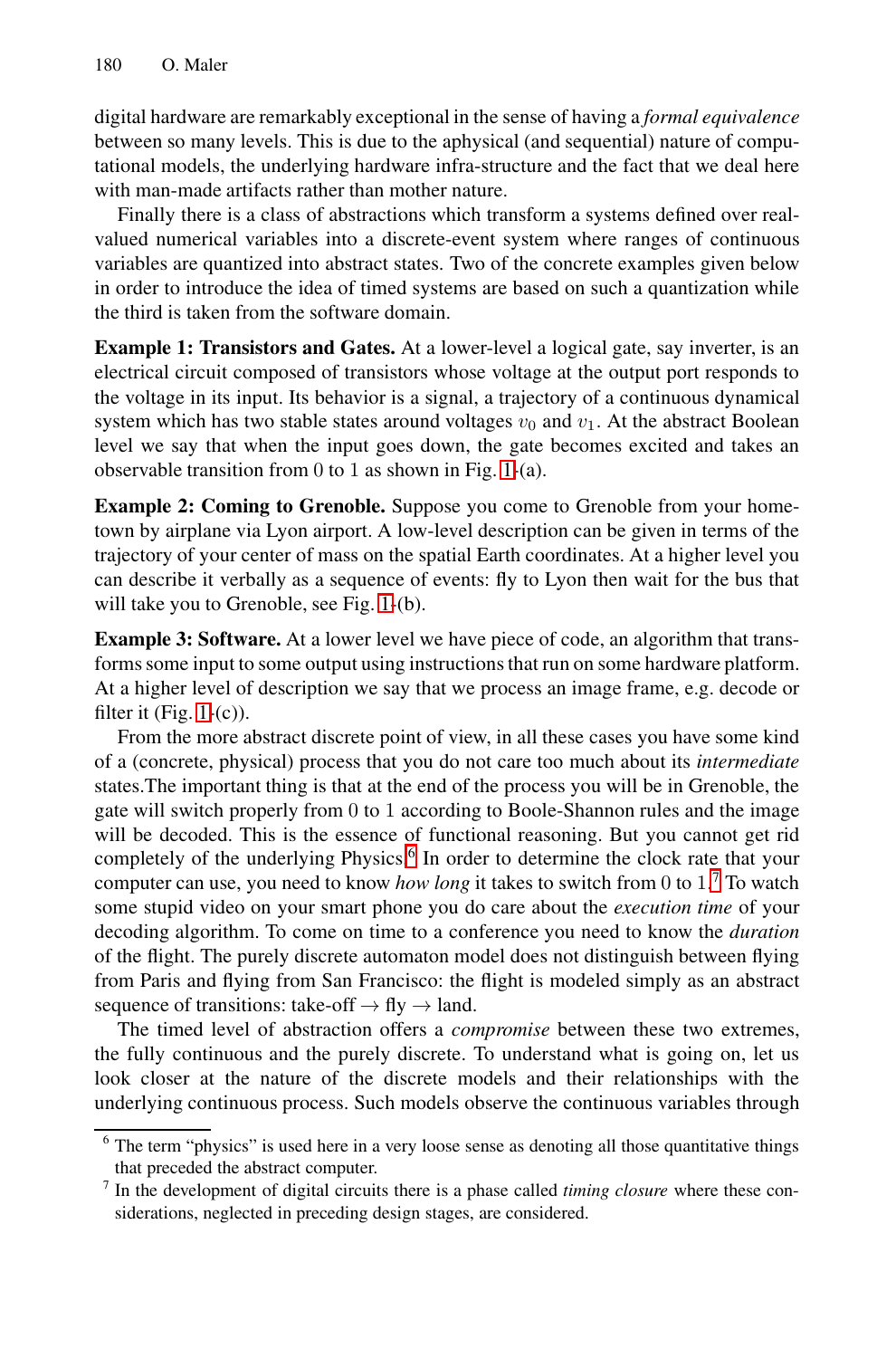

<span id="page-4-0"></span>(c)

**Fig. 1.** Three examples of systems viewed in two adjacent levels of abstraction. (a) *Logical gate*. Left: a reaction of an inverter to a change in its input voltage; Right: The discrete model where from a stable state 0, the gate becomes excited (state  $0'$ ) when its input goes down and then stabilizes into a new state 1. In some modeling styles the intermediate unstable state is ignored and the changes in input and output are part of the same transition. (b) *Coming to Grenoble*. Left: a simplified evolution of the distance from Grenoble during flight, waiting at the airport and taking the bus. Right: the trip viewed as a discrete sequence of steps. (c) A program and its abstract description.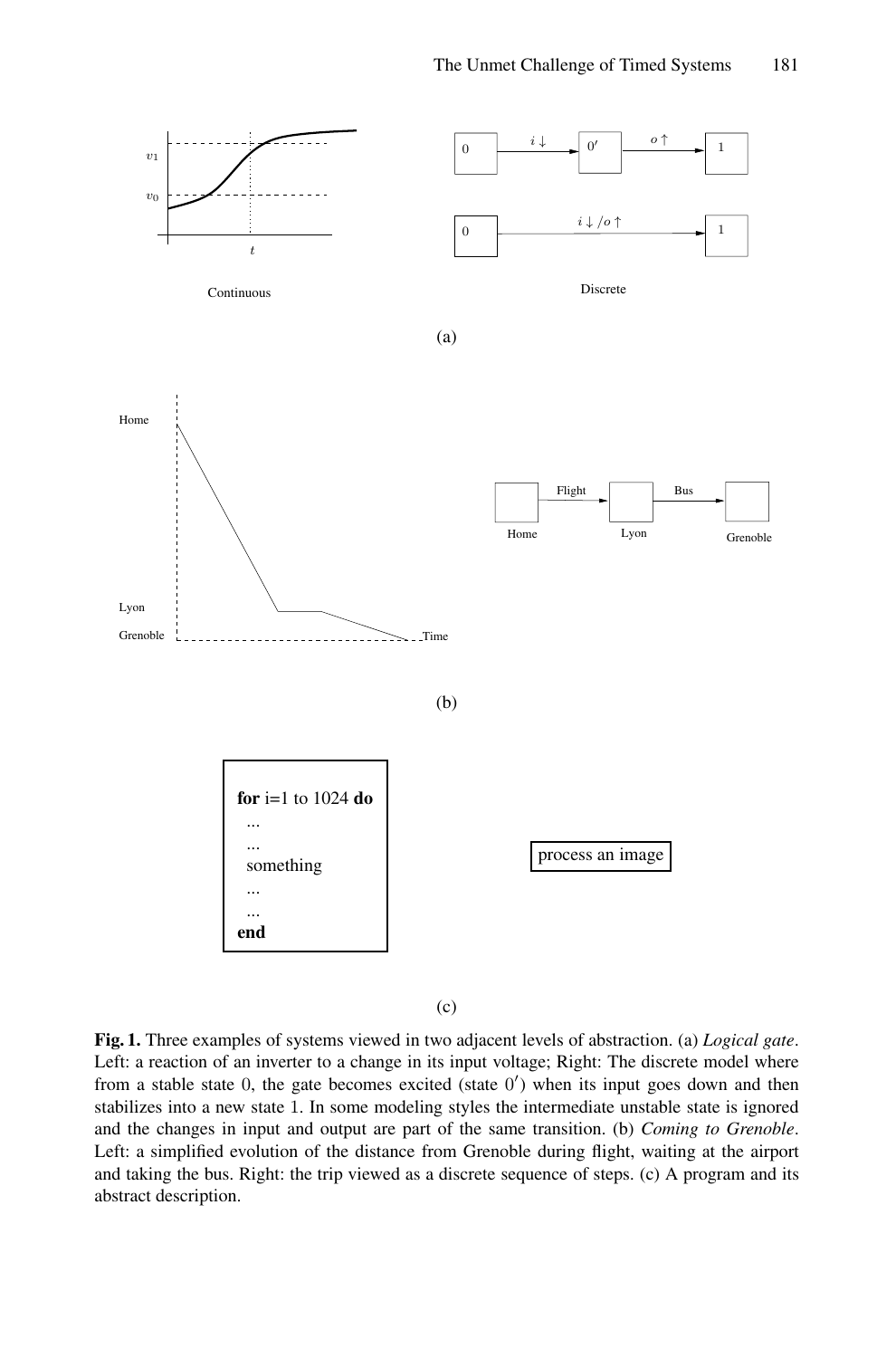an abstraction/quanization: rather than recording the exact liquid level in your glass, it classifies the states into a finite number of categories, say, empty, full and in-between. Likewise, the *dynamics* of the water level can be classified as filling, emptying or static, which can be viewed as quantizing the derivative. Discrete events indicate changes in states which correspond to threshold crossings of continuous variables as well as changes in the dynamics [su](#page-14-0)ch as opening and closing valves. Timed systems augment the expressive power of the discrete model with a *metric temporal distance* between events or the *duration* of staying in states. As mathematical objects, timed behaviors are represented in two fundamental forms that correspond to the two types of timed monoids described in [4]:

- **–** The first representation is based on *time-event sequences* where a behavior is viewed as an alternation of durations and instantaneous events. This is essentially equivalent to the timed traces used in [3] in which the events are embedded in the real-time axis and represented as sequences of time-stamped events. Such representations are produced in numerous domains including all sorts of event monitoring systems as well as numerical simulators for differential equations.
- **–** The second representation is based on discrete-valued *signals* which are functions from real time to finite domains. Boolean signals are heavily used in the design of digital circuits. Similar mathematical objects are used in all planning and scheduling domains where they are called Gantt charts or time-tables.

Fig. 2 depicts timed descriptions of the trip to Grenoble in these two forms. Using such a representation we can distinguish short flights from long, fast gates from slow and efficient algorithms from less efficient ones.



**Fig. 2.** The trip viewed as at a timed level of abstraction: as a sequence of events embedded in the real time axis (up) or as signals over discrete domains (down). At this level of abstraction one can tell the difference between a short flight (left) and a longer one (right).

This gives rise to a new class of dynamical systems which, unfortunately, is a bit hard to digest. Recall that continuous behaviors are trajectories in a continuous statespace of dynamical systems specified using *differential equations* and that models based on *automata* are the dynamical systems that produce discrete behaviors, sequences of states and events. Likewise *timed automata* and similar timed models generate timed behaviors. These are the *dynamical systems of the timed level of abstraction.*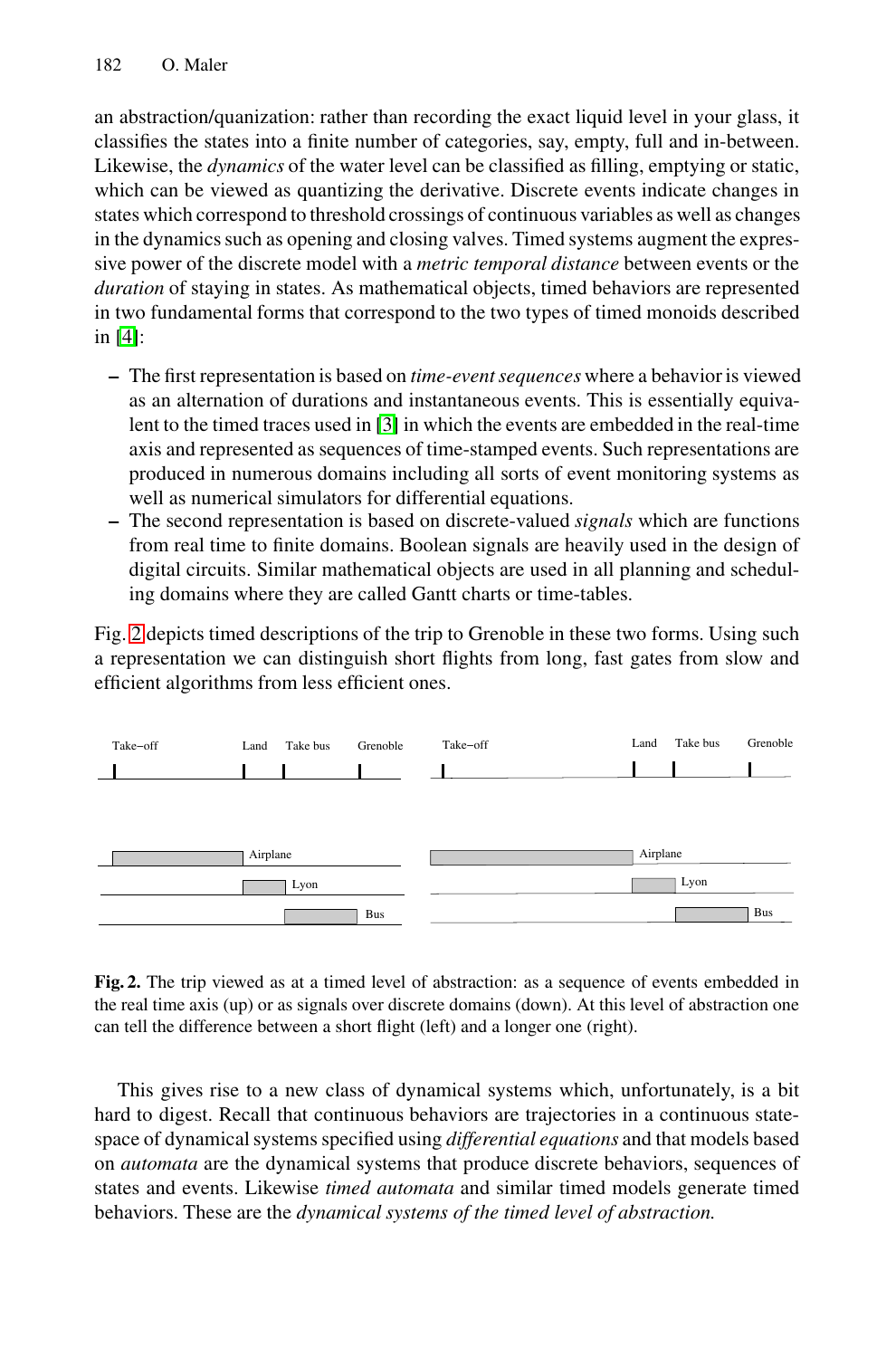The basic atomic component of the timed world is the process that takes some time to conclude after having started. Such a process is modeled by the simple timed automaton depicted in Fig. 3-(a). It consists of an *idle* state  $\bar{p}$  in which nothing happens and from which a *start* transition takes it to *active* state  $p$  while resetting clock  $x$  to zero. Clock x is a restricted type of state variable which progresses in the speed of time ( $\dot{x} = 1$ ) so as to measure the time elapsed since an activity has started. The influence of  $x$  on the dynamics is via its participation in the precondition (the transition guard  $\phi$ ) for taking the *end* transition to *final* state p. The condition  $\phi$  can be deterministic,  $x = d$ , indicating that process duration is assumed to be precisely known. It can be non-deterministic,  $x \in$  $[a, b]$ , meaning that the duration can be anywhere within the interval. The degenerate case where the condition is always true, that is,  $x \in [0, \infty)$ , is equivalent to an untimed model. The condition can also be made probabilistic, assuming some distribution on the duration, resulting in an expressively rich kind of a continuous-time stochastic process [24].

To my mind, the most import[ant](#page-7-0) contribution of the theory of automata to humankind is in the notion of parallel composition (or products of automata). Such notions exist of course also for interacting continuous dynamical systems but only in automata you can visualize a global system and see the effect of interaction. When you compose two automata, you obtain a global automaton whose states are of the form  $s = (s_1, s_2)$ , elements of the Cartesian product of the individual state-spaces. Transitions available from s are either independent transitions taken from  $s_1$  or  $s_2$  or transitions of one automaton which are conditioned on the state of the other. Fig. 3-(b) shows how parallel composition can realize sequential composition: the *start* transition of the automaton of process  $q$  is c[on](#page-7-0)ditioned the by the automaton for process  $p$  being in its final state. Sequential composition represents *precedence* relations between tasks where  $p \prec q$  indicates that q cannot start before p has terminated. This is how you express sta[te](#page-6-0)ments like, *you can take the bus after you land*, *a gate switching triggers a change in the next gate* or *you can start processing the image only after having decoded it*.

<span id="page-6-0"></span>More generally, parallel composition can express processes that run concurrently, sometimes progressing independently and sometimes synchronizing. In timed models, independent progress is not as independent because Time is viewed as a shared variable that all processes interact with. The automaton of Fig. 3-(c) shows a fragment of the composition of automata for two timed processes. In state s we observe the fundamental phenomenon in timing analysis: two or more active processes running in parallel. $8$ The winner in this *race*, a term used in continuous-time stochastic processes, is the one which takes its *end* transition first. The identity of the winner depends on the delay bounds  $[a_1, b_1]$  and  $[a_2, b_2]$  as well as the timing of the preceding transitions. Typically, timing constraints, due to sharing of the time variable, restrict the range of behaviors which would be otherwise possible in the untimed transition graph. Analyzing the possible behaviors of such concurrent timed processes is at the heart of almost anything we do when we hurry up to catch a bus or wait for our partner to come. The following list illustrates the universality of questions related to possible behaviors (paths) of networks of timed automata.

<sup>8</sup> For this reason I find papers that deal with timed automata with a *single* clock to be of a purely theoretical interest.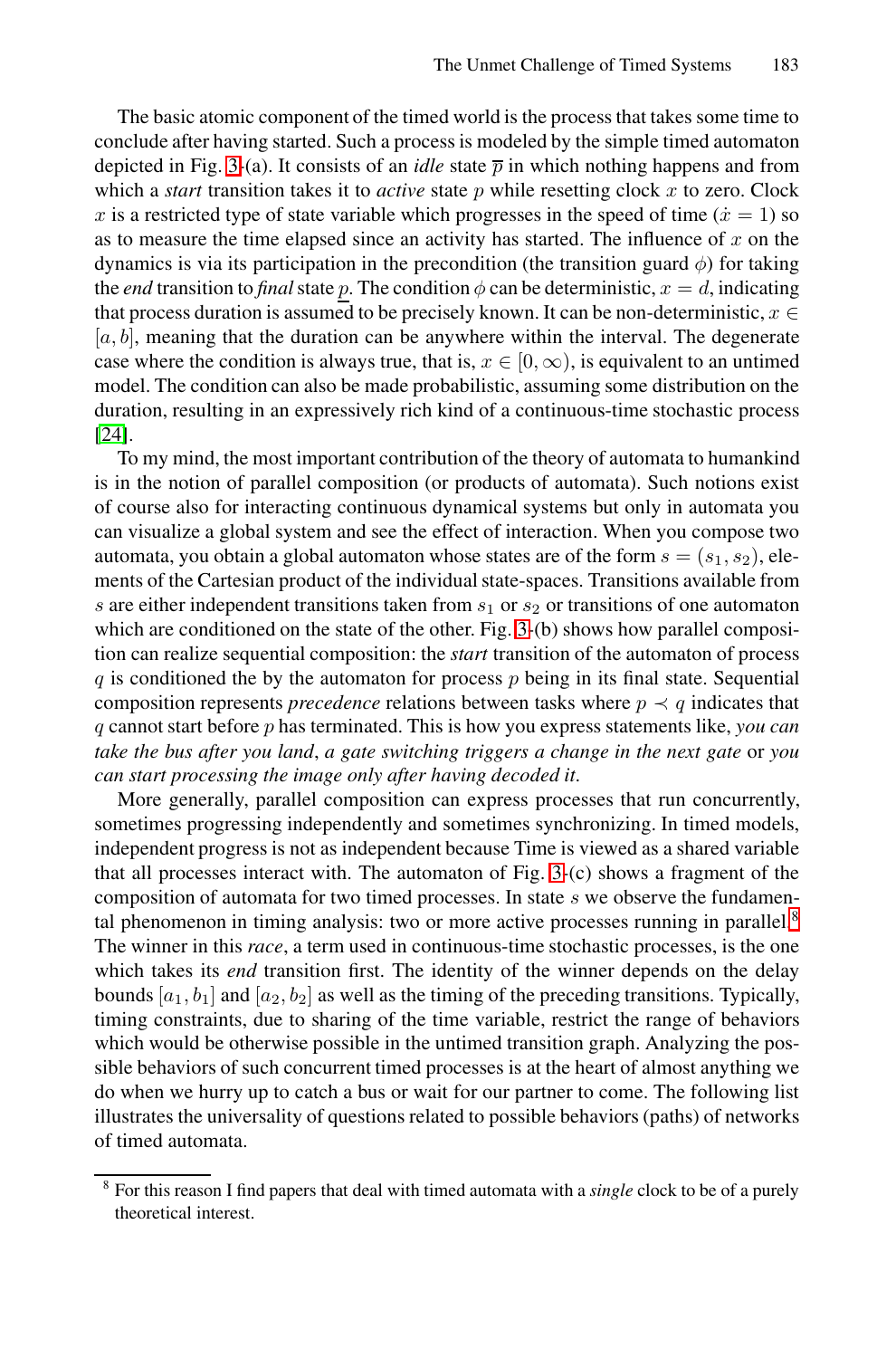

(a)





(b)



<span id="page-7-0"></span>**Fig. 3.** Processes that take time: (a) The basic timed component; (b) Sequential composition; (c) Parallel composition. State *s* admits a race between two processes.

- **–** Will there be a glitch in the circuit?
- **–** Will he finish his boring talk by the coffee break?
- **–** Will the meal be ready exactly when the guests arrive?
- **–** Will my student finish the thesis before I run out of money?
- **–** Will the image be processed before the arrival of the next one?
- **–** Will the server answer the query before the attention span of the client expires?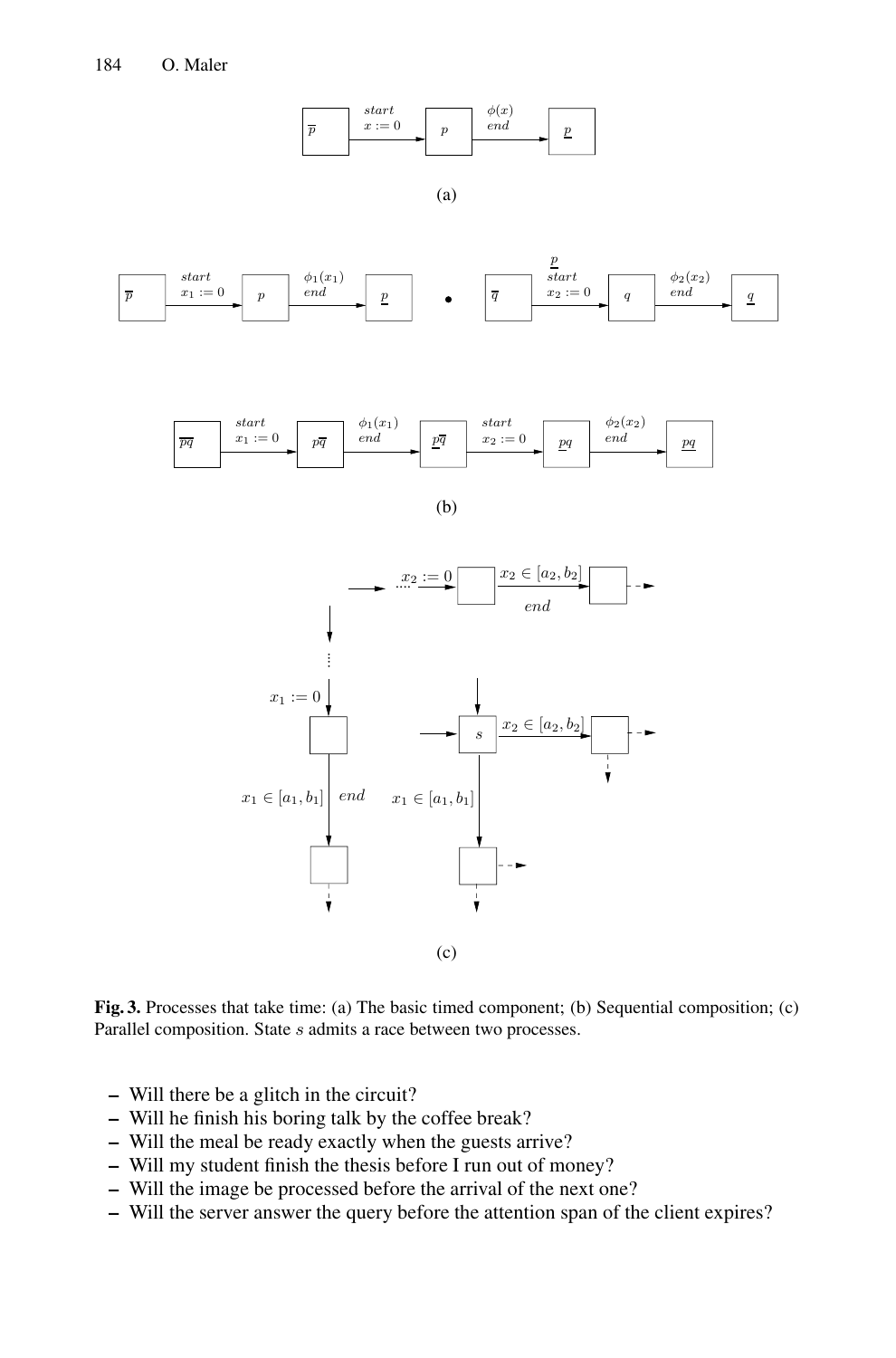I hope you are convinced by now that timed systems are important for *modeling* and you can use them to formulate all kinds of interesting questions in an extremely important level of abstraction. It is the level of abstraction that people use implicitly in scheduling, timing analysis, planning - you name it. It should be noted that timed automata (and other forms of timed transition systems such as timed Petri nets) are not unique in [addr](#page-15-6)essing this level of abstraction. For example, t[he](#page-15-7) work on Operations Research that involves scheduling deals with this level but it often jumps directly to a constrained optimization problem without passing through a dynamic model. Another example would be Queuing Theory which uses continuous-time stochastic processes that generate (distributions over) timed behaviors, but there, at least for a point of view of an innocent outsider, it seems that the heavy mathematical technology associated with probabilities over the reals dominates this work at the expense of the semantic view.<sup>9</sup> A dynamical system view of timed systems has been developed in the study of discrete-event system in Control [14] and also in the context of Max Plus algebra [6] but in the latter, due to linearity, the expressive power is rather limited.

The questions that remains is how can these timed models be used to provide *answers* to those interesting questions. To answer this particular question, let us have a retrospective look at *formal verification*, our home discipline.

### **3 Verification and Analysis of Timed Systems**

A large part of verification is concerned with showing that components in a network of automata interact properly with each other. The term "properly" means that some sequences of events are considered acceptable while others violate the requirements. Violation means either that bad things happen, for example, two processes write simultaneously on a shared resource or an airplane crashes. Technically, such *safety* properties are violated by reaching an undesired part of the state-space. The other types of properties are called *liveness* properties and are violated when some good things do not happen, for example a client is starved to death without getting what he or she has requested.<sup>10</sup> The models used to verify such properties are discrete and often abstract away from data and focus on control/synchronization. The systems in question are open and under-determined and this means that a model will have *many* executions, some correct and some incorrect. Verification is [a k](#page-14-1)ind of *exhaustive simulation* which explores *all* the paths in a huge automaton.

Extending verification to timed systems means that, in addition to the under determination associated with external discrete actions, there is also a *dense* temporal nondeterminism concerning timing as we do no[t kn](#page-15-8)ow execution times, propagation delays, inter-arrival times and process durations with precision but model them typically using *bounded intervals*. Following the pessimistic safety-critical spirit of verification, we

<sup>&</sup>lt;sup>9</sup> I used to be a more zealous supporter of the semantic-dynamic approach [1] but like any other approach including those just mentioned, it has its advantages and shortcomings. Sometimes a semantically-correct "formal" approach stops at definitions and hardly computes anything.

<sup>&</sup>lt;sup>10</sup> It is worth noting that for timed requirements, that is, when an upper-bound to an acceptable delay is specified, all properties can be viewed as safety properties [19].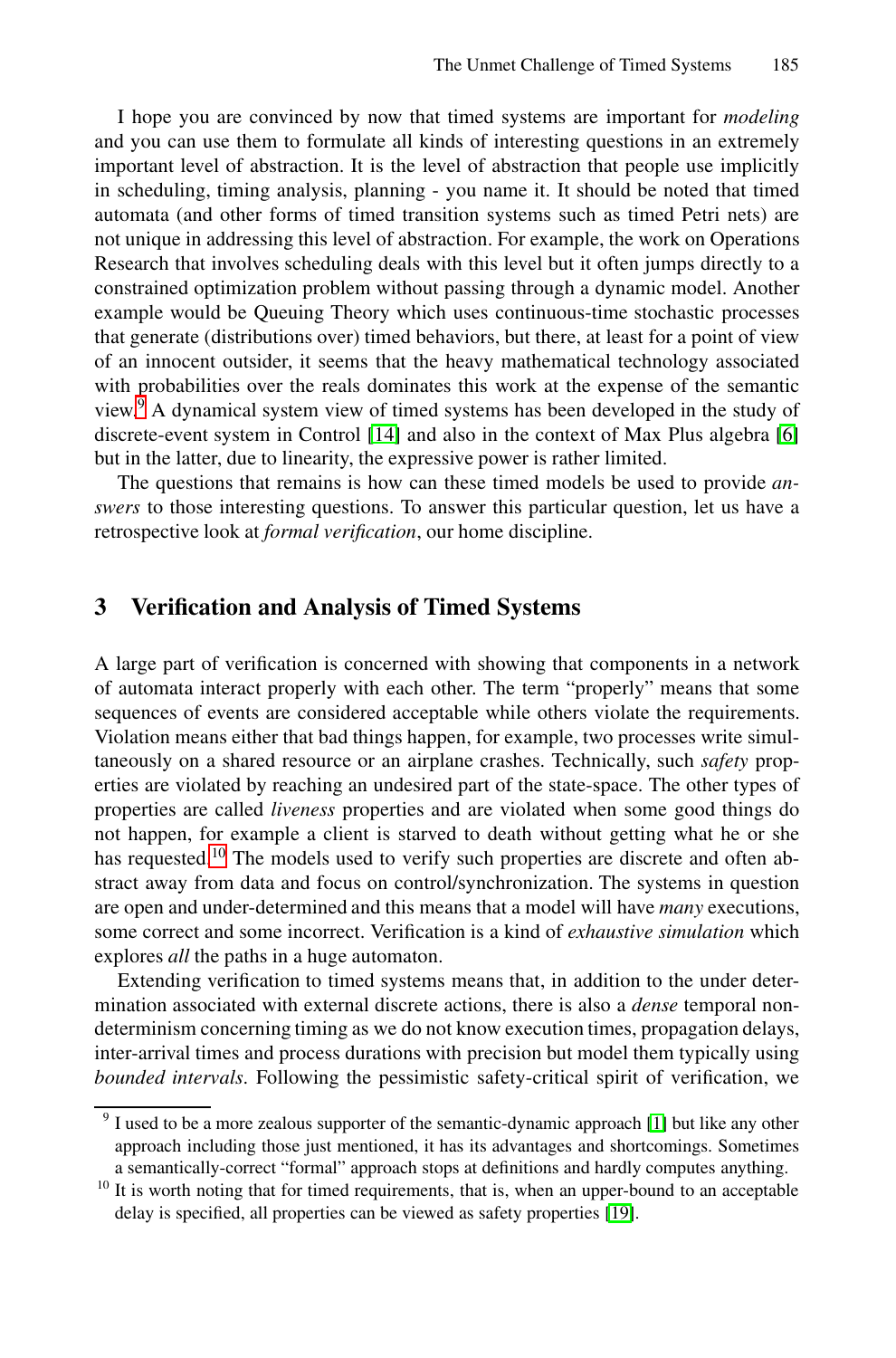attempt to reason *universally* about this uncertainty space, compute *all* possible behaviors under all choices of duration values and check the correctness of each of them. Without formal verification techniques this would amount to a non-countable number of simulations.

From the verification point of view we have a-priori a system with an infinite (and non-countable) state-space as the clocks are real-valued and the states of the timed automaton are of the form  $(s, x)$  with s being an automaton state and x a vector of clock valuations. Looking closer we can observe that clock valuations range practically over a bounded subset of R*<sup>n</sup>* (clock values that go beyond [th](#page-14-0)e largest constant in the timing constraints are not interesting) and the restricted use of clocks in transition guards induces a finite-quotient property. More precisely, there is an equivalence relation ∼ over the set X of clock valuations such that  $x \sim x'$  implies that the same sequences of transitions are possible from  $(s, x)$  and  $(s, x')$ . The relation is of finite index and hence a timed automaton is equivalent to a finite-state automaton with states of the from  $(s, R)$ where <sup>R</sup> is an equivalence class of <sup>∼</sup>, also known as a *[reg](#page-15-0)[ion](#page-15-9)*[, an](#page-15-10)d transitions correspond either to the passage of time from one region to another or to discrete transitions. This region graph was introduced in the seminal paper of Alur and Dill [3] which put timed automata on the map, and [w](#page-14-2)as used to prove decidability of the basic verification problem. Beyond this theoretical use, the region automaton is completely impractical and is not used by any living verification tool. The region equivalence is unnecessarily fine and makes distinctions between clock valuations that differ only by durations of time steps, but still admit the same sequences of transitions.

The other approach which uses a coarser equivalence has several origins [18,28,29] and in its contemporary form it computes a finite-state automaton, the *reachability graph* also known as the *simulation graph*, on the fly in a manner similar to the algorith[mi](#page-10-0)c analysis of hybrid systems described in [2]. The symbolic states are of the form  $(s, Z)$  where Z is a set of clock valuations belonging to a restricted type of polyhedra called *zones*, definable by conjunctions of inequalities of the form  $c_1 \leq x_i \leq c_2$ or  $c_1 \leq x_i - x_j \leq c_2$ . Such difference constraints are fundamental to all sorts of timing and scheduling problems and they admit an efficient representation using differencebound matrices (DBMs) invented by Bellman and proposed in the verification context in [17]. The regions of the region graph are the smallest zones possible.

To avoid large  $n$ -tuples let me illustrate zone-based reachability computation on the 2-clock automaton of Fig. 4, giving priority to clarity over precision. It starts at state  $q_1$ with  $x = (0, 0)$ . Then the time elapse operator is used to compute all states reachable by letting time pass where the staying condition (invariant)  $x \leq 3$  restricts the clock values with which it is possible to stay in  $q_1$ . Then this set is intersected with the transition guard  $x \ge 1$  to yield the clock values with which the transition to  $q_2$  is possible. The transition resets clock  $x_1$  and hence the possible starting points at  $q_2$  are  $(0, y)$  where  $y \in [1, 3]$ . Then the time elapse operator is applied at  $q_2$  and so on and so forth. The process is guaranteed to terminate and compute all state reachable by any choice of delay values. It has however an annoying non-intuitive feature that it shares also with verification of hybrid systems and which makes it hard to explain to potential clients of this technology. Unlike simulation of differential equations (and simulation in general) there is no simple relationship between the steps of the algorithm and the flow of time.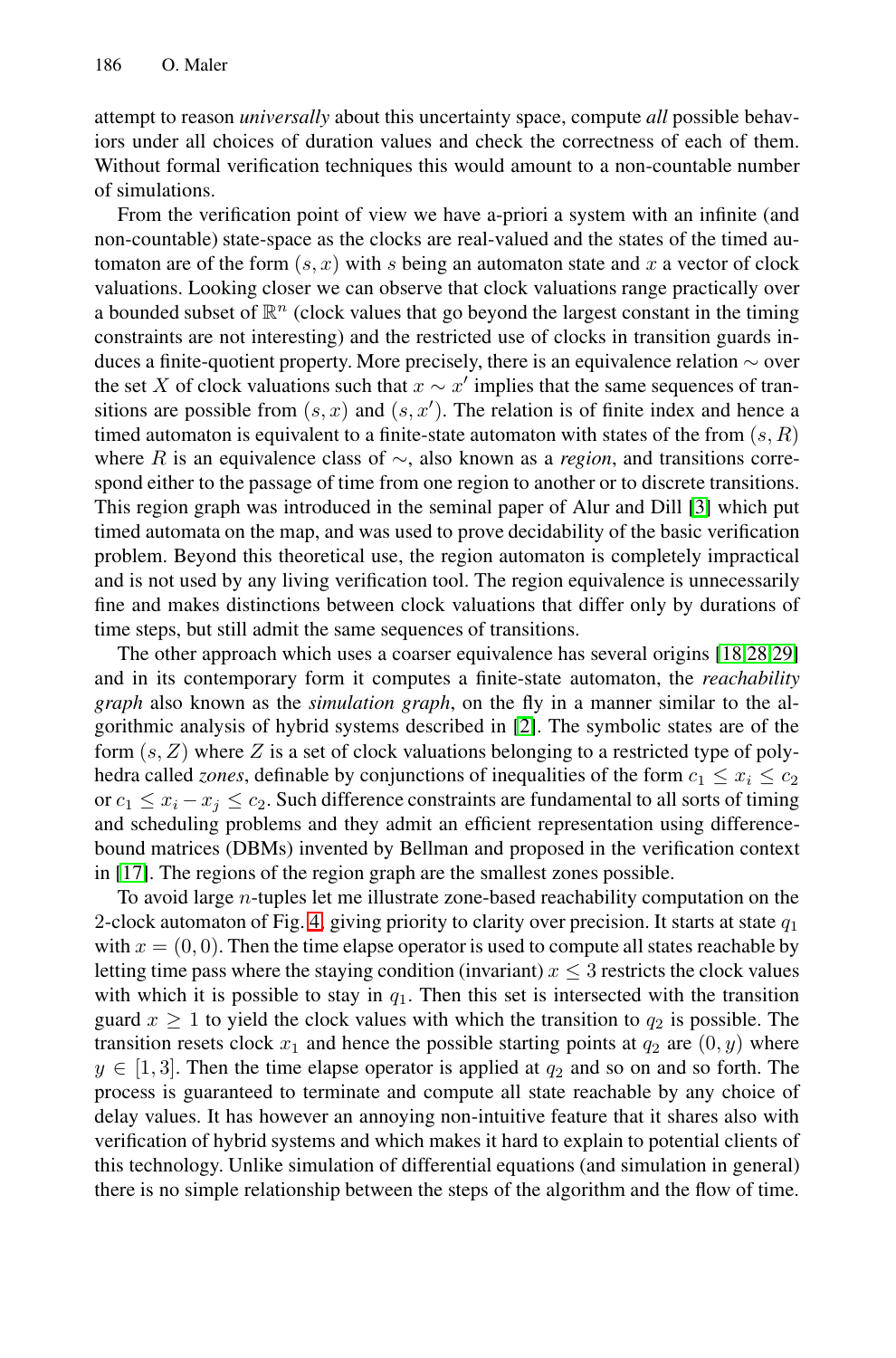<span id="page-10-0"></span>For example, after the first transition we are in  $q_2$  with a set of initial clock valuations  $1 \leq y \leq 3$  such that each of them has been reached at a different absolute time  $t = y$ , and this becomes more complicated for automata having several transitions outgoing from the same state.



**Fig. 4.** First steps in [com](#page-15-11)putating a reachability graph

It is worth gi[ving](#page-15-12) here two small lessons in the methodology and history of science. The first is about the mathematician's obsession with being the *first* to prove a theorem. The finite quotient property of timed systems was described in [11] in the context of timed Petri nets, six years before the conference version of [3], and it already involved zones. This went mostly unnoticed and only the later exposure of the verification community, which was already working on real-time models [20], to these ideas created the impact. So it is not only the "result" that counts but also the language that you use, the attitude and capabilities of the community to which you present your work, the right timing and more. The story told in [16] about the discovery of planets is relevant.

The second lesson is about complexity: the size of the region graph can be exponential in the number of clocks while that of the reachability graph is potentially doubleexponential, but in reality the latter is almost always smaller. So proving complexity bounds on this or that problem can sometimes be no more than a sterile exercise.

Verification algorithms have been implemented and improved in a series of theses and tools. At VERIMAG, under the guidance of Joseph, this lead to the tools Kronos, Open-Kronos and IF with contributions of Sergio Yovine, Alfredo Olivero, Conrado Daws, Stavros Tripakis and Marius Bozga. The most celebrated and actively maintained tool these days is tool UPPAAL, started by Wang Yi, Paul Pettersen, and Kim Larsen as a collaboration between Uppsala and Aalborg and continued under the ongoing enthusiastic leadership of Kim with major contributions by G. Behrman and A. David. Despite enormous investments and some impressive achievements, I think it is fair to say that this approach rarely scales up beyond toy problems (and is also PSPACE-hard). Being convinced in the importance of timed systems for modeling and analysis I also spent around ten years of my life (and also those of students and collaborators) in trying to scale up and fight the clock explosion. Below is a short description of these attempts.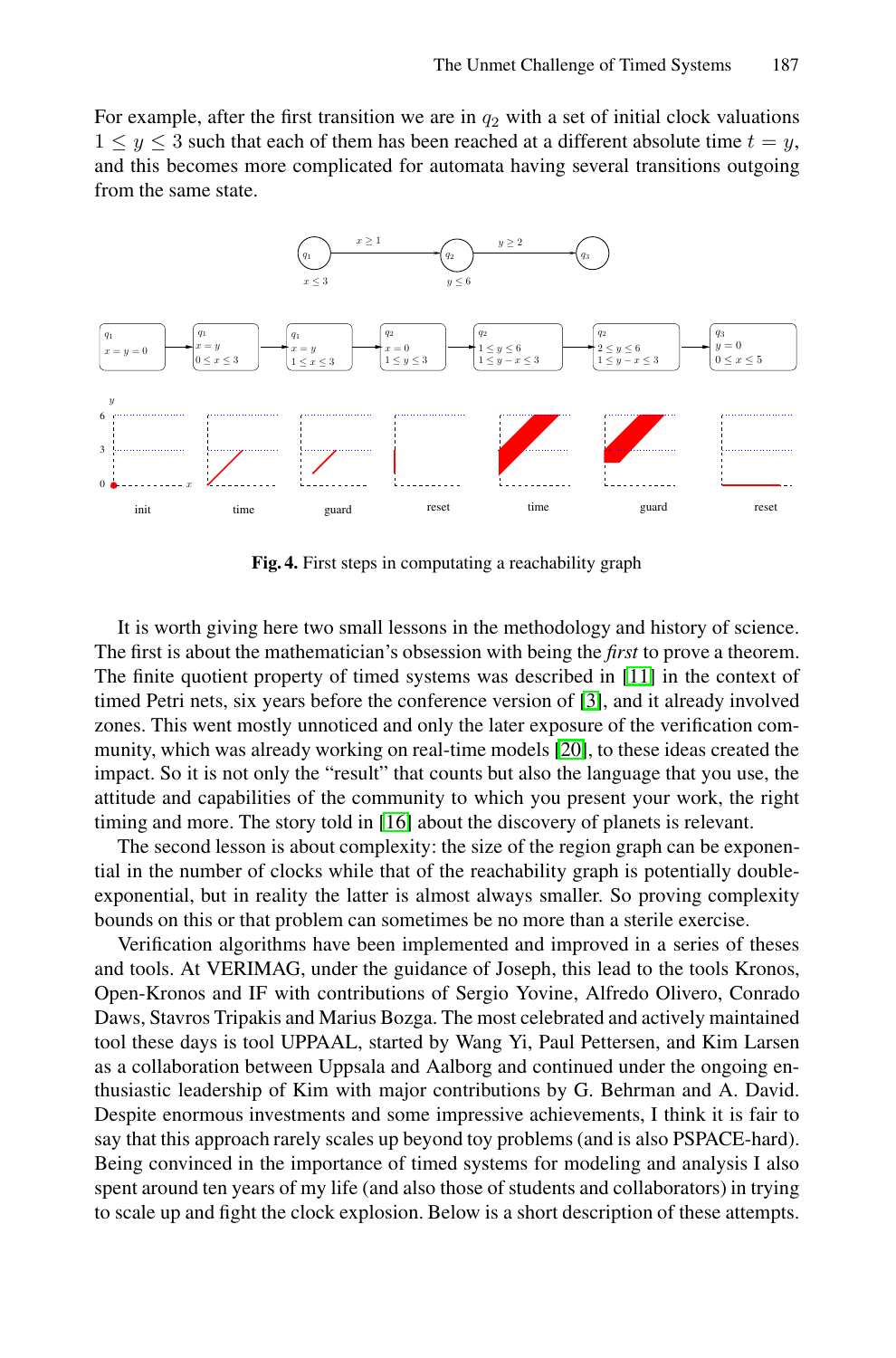**Numerical Decision Diagrams (NDD).** One of the main problems in the verification of timed automata is the lack of a unified symbolic representation both for the discrete state-space and the clock-space. The representation is enumerative in the former and hence not suited for handling systems consisting of many components. NDDs give such a unified symbolic representation for discretized clocks encoded in binary. The technique worked well on one example but it had the deficiency of losing the metric structure of numbers via the binary encoding (known as bit blasting in the satisfiability jargon). Nevertheless it helped dispel some naive beliefs in the universal power of BDDs and clarify an important issue: dense time is *not* the main issue in timed automata but rather the symbolic representation of sets of clock valuations by inequalities.

**Timed Polyhedra.** Another canonical representation for unions of zones was obtained as an extension of a canonical representation for orthogonal polyhedra. This was nice theoretically but at the end did not work because of lack of efficient representation of sets of permutations.

**Heuristic Search for Scheduling.** In scheduling under certainty (durations are known) you have a synthesis rather than verification problem and an optimal solution corresponds to the shortest path (in terms of duration) in a timed automaton. If you do not insist on optimality you need not be exhaustive. Moreover, under certain general conditions that apply, for example, to job-shop scheduling, there is a finite and discrete set of paths to consider and you need not handle zones. This does not solve the general verification problem, but similar ideas have been tried under the title of guided search, with the goal of finding bad behaviors quickly.

**Bounded Model-Checking with SMT Solvers.** Bounded model-checking for timed automata, that is, the existence of a run with a bounded number of transitions, can be expressed by a formula in the logic of difference constraints. It turned out that even very strong solvers developed for this logic did not help in verifying timed automata and they even had a poorer performan[ce t](#page-15-13)[ha](#page-15-14)n standard zone-based reachability.

**Interleaving Reduction.** One problem that adds to the high cost of zone-based reachability is that commuting paths do not really commute [beca](#page-15-15)use the zone constraints remember the past history. Having shown that the union of zones reached by all interleavings of the same set of local transitions is convex, we developed a breadth-first reachability algorithm that merges such zones and for some period we held the olympic record in verifying Fisher's protocol.

**Compositional Timing Analysis.** This last heroic effort [10,9] was based on a divideand-conquer methodology applied to Boolean circuits with bi-bounded delays with each gate modeled as a timed automaton according the principles explained in [25]. The automata for a sub-circuit were analyzed and then abstracted by hiding internal clocks and transition resulting in a small-size over-approximation which was plugged to the rest of the circuit. This technique could analyze a wave pipelining scheme for 3 waves of input to a non-trivial circuit of 36 gates, still a far cry from the needs of circuit timing analysis.

*So was all this a waste of time?* Before giving a hopefully negative answer let me reflect a bit on the state of science. Ideally one would like to apply noble first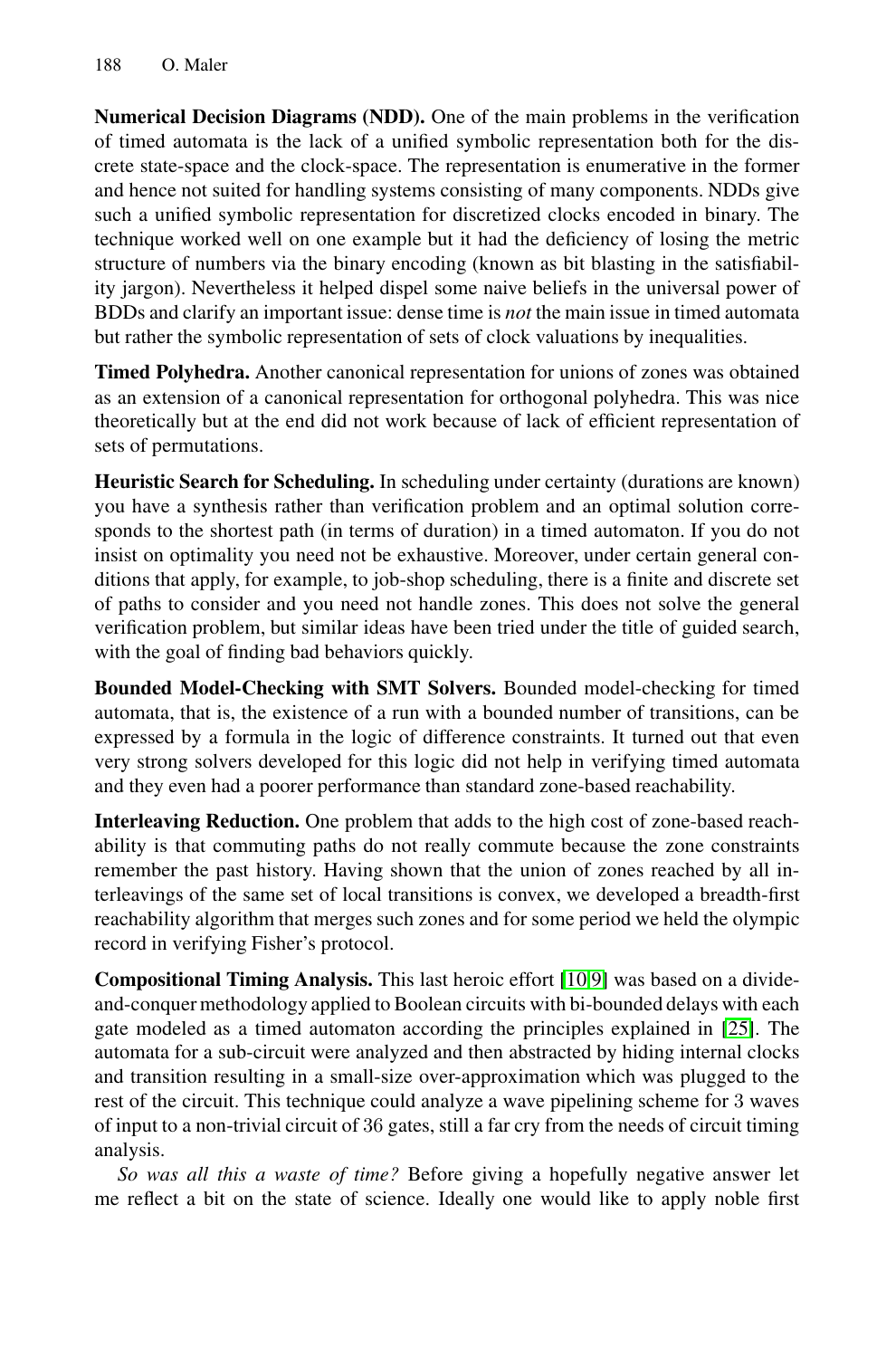class science and mathematics to solve real problems. For example, Formal Language Theory and Compilation, Information Theory and Telecommunication, Number Theory and Cryptography. We accept good mathematics for its own sake as well as technological innovations produced by people who do not formulate themselves in a clean mathematical way. However, we should be careful not to commit the double sin of doing mediocre mathematics over marginal questions under the pretext of hypothetical applications, but this seems to be unavoidable in the current state of affairs and the structure of scientific communities (and industry). Of course, these defects are more easily detected on others than on oneself.

### **4 Strange Encounters with Reality**

In the sequel I report some impressions from participating in an industrial-academic project [whe](#page-12-0)re we promised to progress toward solving the multi-core deployment problem mentioned in the introduction. The self-confidence was based partly on our acquaintance with timed automata, scheduling and SMT solvers. Most of the observations are known to many people but each person discovers the facts of life in his own path, pace and order.

**Between Theoreticians and (real) Practitioners.** The theoretician has the liberty to choose the problems and ignore aspects which are outside the scope of his interest and his capabilities. The real<sup>11</sup> practitioner does not have this choice, his deadlines are not self-imposed and his time is measured. The theoretician solves *general* problems: verification applies, in principle, to all automata, all temporal logic formulae, etc. The practitioner solves *one* problem at a time. Consequently the real-life scope of a theoretical solution is any number of problems in  $[0, \infty)$ . It is zero if the compromise with reality was too aggressive, and infinity if it was a clever one. As a theoretician I can observe that  $[0, \infty)$  and 1 are not comparable.

<span id="page-12-0"></span>**Correctness and Performance**. I hold the view that correctness is a special (Boolean) case of a *performance measure*, which is a way to associate cost/utility with individual system behaviors and with the system as a whole. We can measure elapsed time, associate costs with states and transitions and accumulate them along runs. We need not necessarily Booleanize them via inequalities such as deadline conditions - we can remain *quantitative*. We should provide real numbers (and vectors of real numbers when we have multiple evaluation criteria) as answers. Many people will agree on that and performance evaluation is a major issue in the embedded world and elsewhere.

**Who Needs Universal Quantification?** Due to safety-criticality or cost-criticality (hardware errors) verification always a[spir](#page-15-16)ed to cover *all* possible points in the uncertainty space, in other words, a pessimistic *worst-case* attitude. This is, at the same time, *too much* and *too little* for most systems (soft real-time, best effort, mixed criticality). It is too much because if the worst-case is rare we can live with it, as we do throughout our daily life where major catastrophes are never fully excluded. This is too little because we really want to know what will *typically* happen, not only what is possible in principle. The solution in the context of timing performance is not new: replace duration

 $\frac{11}{11}$  The distinction between real and less real is due to Paul Caspi [13].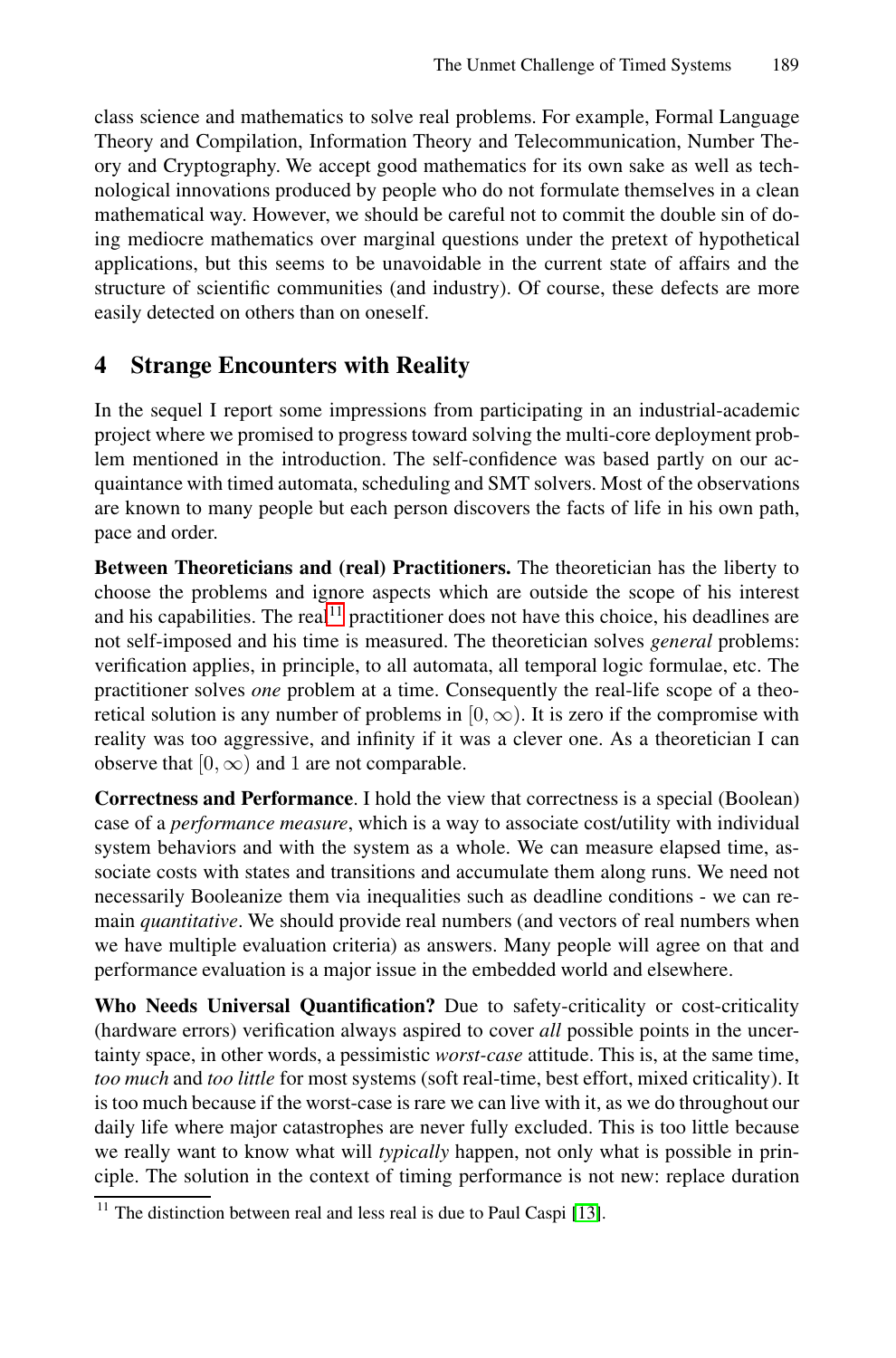bounds which are without measure, that is, non-deterministic in the CS sense without probabilities, with probability distributions. This corresponds to the difference between Minkowski sum and convolution as shown in Fig. 5. In the set-theoretic tradition, when two tasks, both with an uncertain duration in  $[a, b]$  each, are executed sequentially, the total duration can be anywhere in  $[2a, 2b]$ . Probabilistically, assuming a uniform distribution of the durations over [a, b], a duration of  $a + b$  is more likely than  $2a$  or  $2b$ .



**Fig. 5.** From set-theoretic to probabilistic non-determinism. When two processes of duration [*a, b*] execute one after the other, the total duration can be anywhere in their Minkowski sum [2*a,* 2*b*]. When the durations are assumed to be uniformly distributed, the total duration is distributed according to the convolution which still non-zero in [2*a,* 2*b*] but its density is larger around the center and smaller in the tails.

**The Late Discovery of Monte-Carlo Simulation.** But what can you really do with such duration-probabilistic automata? Probabilizing the timing uncertainty does not alleviate the scalability problem - on the contrary, computing probabilities over sets is typically much harder than computing the sets themselves and this is what makes probabilistic verification so difficult and essentially theoretical. One direction to think about which has not been explored to the best of my knowledge is to employ *fat first search*, exploring only reachable sets of high probability. The other solution is simply to run Monte-Carlo simulations, sample the uncertainty space and collect statistics. Then we can call it *statistical model checking* to hide the fact that after 20 years we resort finally to what practitioners have always been doing. Kurt Vonnegut had an amazing observation on these matters in *Cat's Cradle*:

*"Beware of the man who works hard to learn something, learns it, and finds himself no wiser than before... He is full of murderous resentment of people who are ignorant without having come by their ignorance the hard way."*

If we replace exhaustive verification by Monte Carlo simulation what was the worth of the exhaustive formal verification episode? One answer is that there are still systems which are critical and require exhaustive coverage. A second answer is that every domain can always benefit from a fresh look by researchers from a different culture.

The other answer is that abstract and semantically-correct modeling, if not abused, does have advantages and can help system builders that do not possess these capabilities (rather than impress them with your knowledge of Greek letters). System builders use concrete formalisms such as C and Verilog to build their systems and this coding is unavoidable if you want the system to be constructed. Abstract models such as those used in verification or performance analysis are, first of all, considered by them as an extra burden. By the way, I cannot blame them: I don't want anyone to tell me how to hack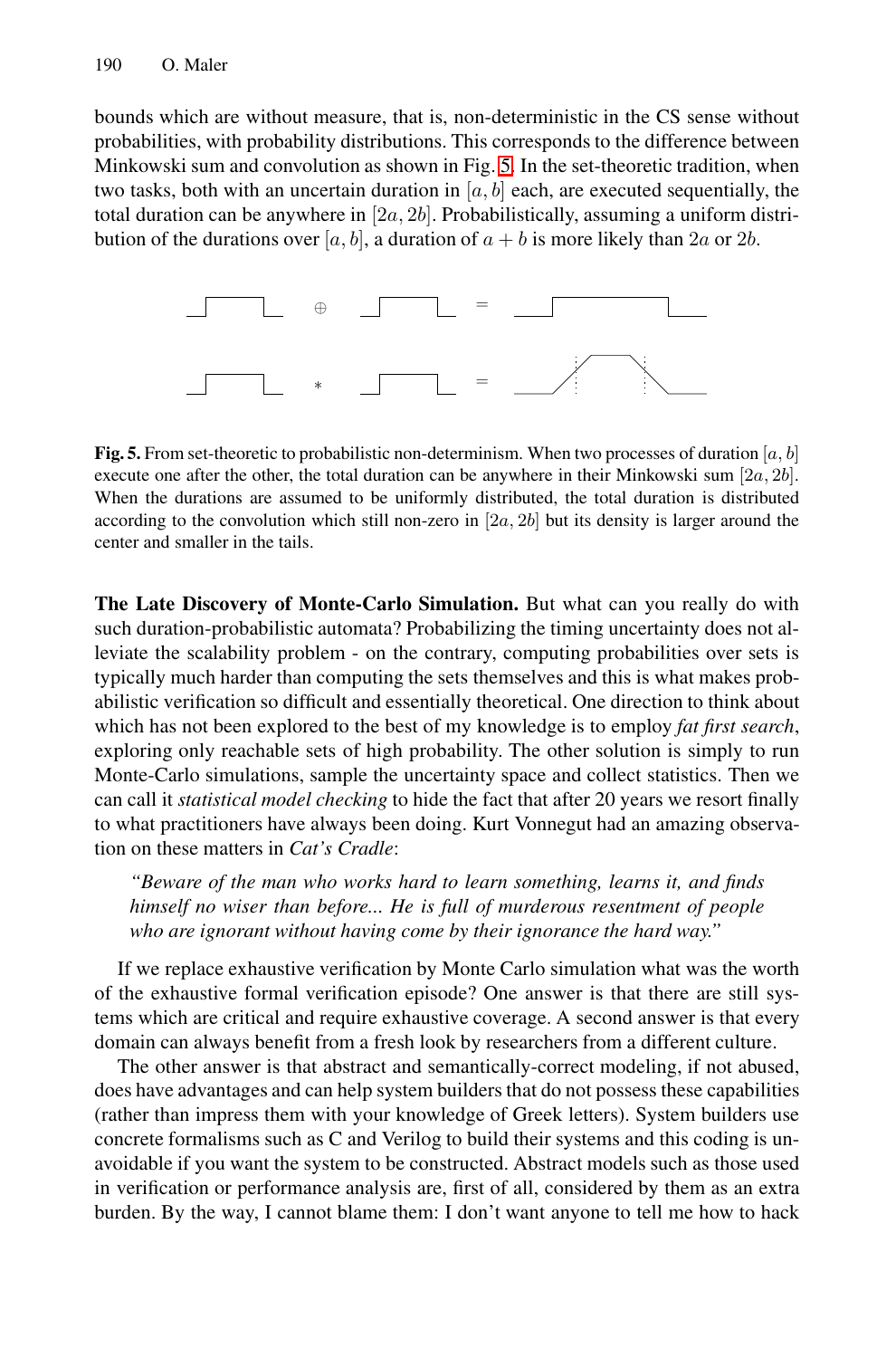my LATEX code or use UML to structure my research. Secondly, many of them may have difficulties in building *abstract* models that do not correspond to something concretely executable. Consequently they use their designs as models for simulation: the software or the hardware *models itself*. When both of those already exist, this is the most efficient way to evaluate the performance (and check functional correctness). But in stages of design-space exploration when the hardwar[e ar](#page-15-17)chitecture or configuration is not realized, the software is run on a hardware simulator at some granularity, for example a cycle accurate simulator, and this is extremely slow. To explore different deployments it is much more efficient to use a discrete event simulator, where computations and data transfers are modeled as *timed processes* that take some time and immobilize some resource during that time. Of course you need to fill in the numbers (profiling, estimation, past experience) but recall that you need *not* be precise and deterministic.

Following these principles, the *Design-Space Explorer* prototype tool has been developed by J.-F. Kempf with help from M. Bozga and O. Lebeltel [21]. It has four components: 1) *Application description*: task-graphs annotated with execution times and data transfer rates; 2) *Input generators*: models of task arrivals (periodic, jitter, delayed periodic, bounded variability); 3) *Architecture description*: processors and their speeds, memories, busses and 4) *Deployment*: mapping and scheduling policies. From these descriptions timed automaton models are built which represent all the possible behaviors under all timing uncertainties. Then the system is analyzed using formal verification (when feasible and useful) and mostly via statistical simulation. It has been applied to compare different deployment policies for a video algorithm on a simplified model of an experimental multi-core platform developed by ST Microelectronics. Time will tell whether such modeling and analysis techniques will find their way to the design flow of dedicated multi-cores architectures and their software.

<span id="page-14-2"></span><span id="page-14-1"></span><span id="page-14-0"></span>To wrap up, let me repeat once more that I consider timed automata to be one of the best inventions since the cut-and-paste. They also served as a launch pad for the study of hybrid systems. Despite the fact that they are  $n$ -tuples they can be useful, not only for the paper industry or the tool-paper industry, but to real applications. This requires more blood, sweat and tears, less theorem hunting and less bibliometry-guided research.

**Acknowledgment.** I would like to thank Eugene Asarin, Marius Bozga, Eric Fanchon Thomas Ferrère, Charles Rockland and P.S. Thiagarajan for commenting on various versions of this manuscript. This work was partially supported by the French project EQINOCS (ANR-11-BS02-004).

### **References**

- 1. Abdedda¨ım, Y., Asarin, E., Maler, O.: Scheduling with timed automata. Theoretical Computer Science 354(2), 272–300 (2006)
- 2. Alur, R., Courcoubetis, C., Halbwachs, N., Henzinger, T.A., Ho, P.-H., Nicollin, X., Olivero, A., Sifakis, J., Yovine, S.: The algorithmic analysis of hybrid systems. Theoretical Computer Science 138(1), 3–34 (1995)
- 3. Alur, R., Dill, D.: A theory of timed automata. Theoretical Computer Science 126(2), 183– 235 (1994)
- 4. Asarin, E., Caspi, P., Maler, O.: Timed regular expressions. J. ACM 49(2), 172–206 (2002)